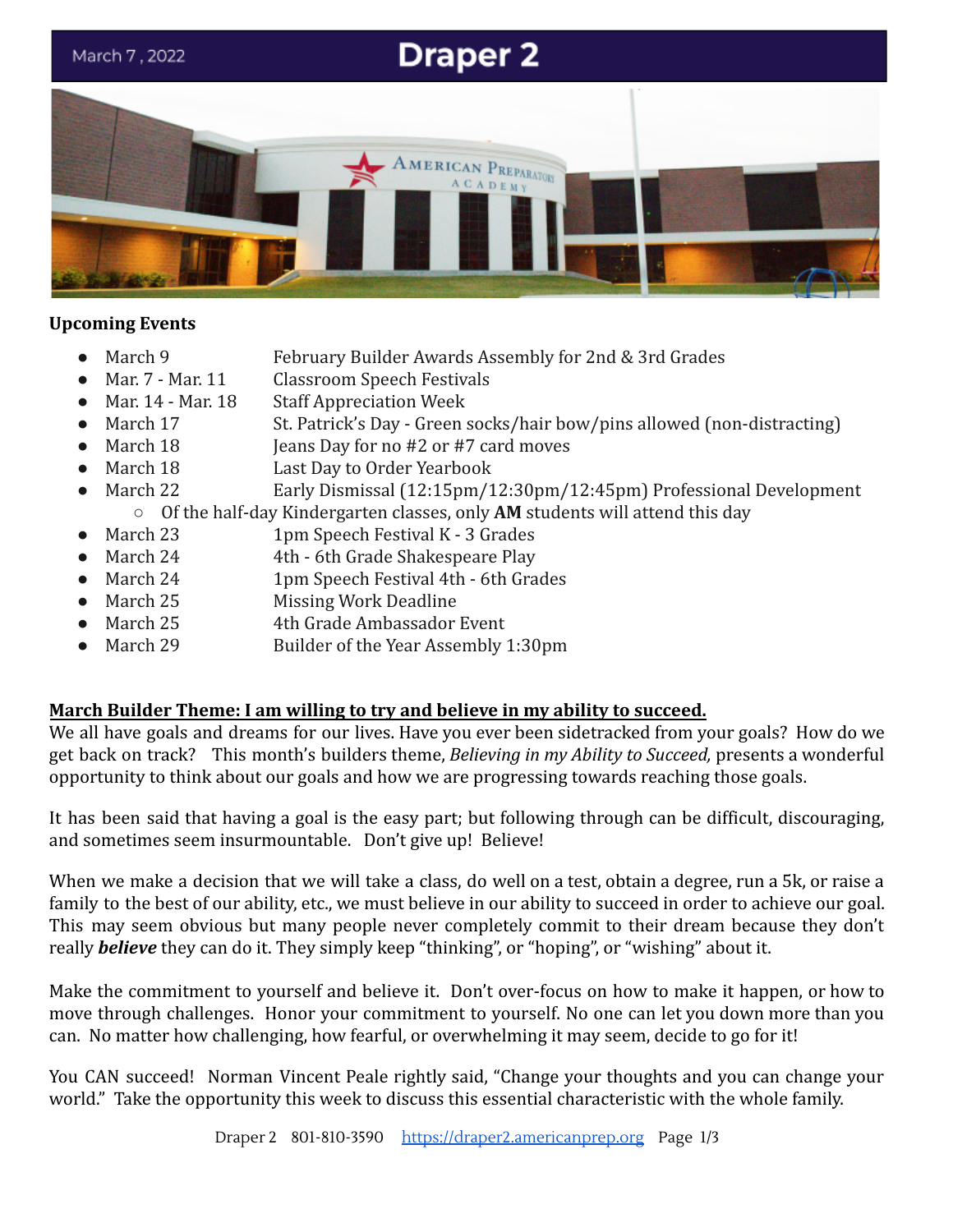# *Yearbook Order time is almost up!!*

Our 2021-2022 Yearbook is available to purchase for **ONLY** *ONE* **MORE WEEK** - it will be full of fun and funny memories - you don't want to miss the chance to buy one!

**Website** - [https://www.purchaseyearbook.com](https://www.purchaseyearbook.com/) **Code** - *draper2apa2122*

- Hardcover price: \$35.00
- Softcover price: \$30.00

### *Virtual Parent Empowerment Night – Human Trafficking*

Did you know there were 182 reports of human trafficking IN UTAH in 2020? And over 400 cases since 2007 IN UTAH. This is not happening just in other places, this is happening on our streets. Sex trafficking, labor trafficking, male, female, old, young. Do you know how to spot it? Please join us virtually on March 16th at 7pm to learn what human trafficking is, how to spot it, how to arm yourself against it, and how to report it. This presentation is brought to you by our community partner, 3 Strands Global Foundation. This subject will go over some sensitive information and may not be appropriate for elementary aged children. We will begin at 7pm sharp on Wednesday, March 16th at this zoom link:

<https://uetn-org.zoom.us/j/87963377893>

Meeting ID: 879 6337 7893 One tap mobile +16699006833,,87963377893# US (San Jose)

+12532158782,,87963377893# US (Tacoma)



### *Lost and Found*

The lost and found is overflowing with items from your homes! Please have your students stop by and find their missing/lost items. All items will be donated at the end of the month.

### **6th Grade Parents - enrolling at Draper 3 for 7th Grade**

We are excited to plan for the next school year (2022-23). With that planning comes our annual re-enrollment meetings. We are grateful that we are able to meet in person this year. These meetings are part of the re-enrollment process and attendance is **required** if your student(s) is going to be in 7th-12th grade next year and attending D3.

We will hold 5 meetings to accommodate all schedules. Please choose the one that best fits your schedule and attend the meeting to ensure your spot for the 2022-23 school year. Please arrive 5 to 10 minutes early to the meeting. You will need to check in and find a seat. We plan to start right on time. If you are late, you will be asked to attend another meeting.

| Wed. Mar 9th | Fri. Mar 11th |                                                                 |  |
|--------------|---------------|-----------------------------------------------------------------|--|
| 8AM          | 8AM           |                                                                 |  |
| 3PM          | 4PM           |                                                                 |  |
| 7PM          |               |                                                                 |  |
|              |               | Draper 2 801-810-3590 https://draper2.americanprep.org Page 2/3 |  |